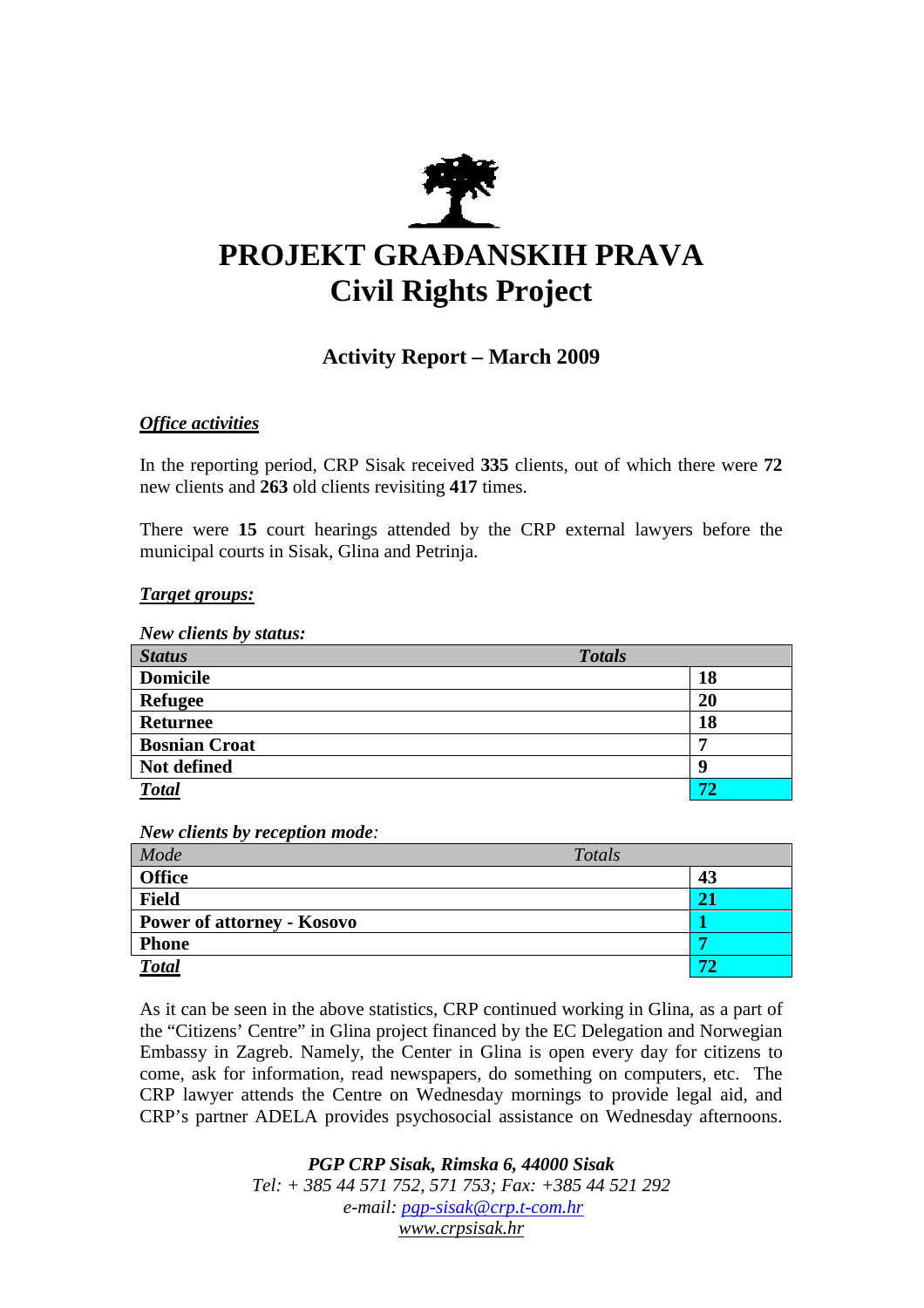An info-point stand has been opened and it provides different types of information and materials: new laws and regulations, all types of forms, brochures, documents, newspapers, etc.

| <b>TYPE OF CASE</b>                    | <b>NUMBER OF EVENTS</b> |
|----------------------------------------|-------------------------|
| Citizenship                            | 21                      |
| Documents and status                   | 96                      |
| Ownership                              | 115                     |
| Pension and health and social security | 58                      |
| Housing care                           | 36                      |
| Tenancy rights                         | 33                      |
| Labour                                 | 10                      |
| Misdemeanour                           | 3                       |
| Other                                  | 109                     |
| <b>TOTAL</b>                           | 481                     |

During the reporting period, there were **132** successfully solved request. They mainly relate to documents, status and establishment of ownership cases.

| Appeals/complaints                      |     |
|-----------------------------------------|-----|
| Letters                                 | 75  |
| Lawsuits                                |     |
| Revision                                |     |
| Submissions- institution of proceedings |     |
| Submissions $-$ other                   | 50  |
| Legal and psychosocial counseling       | 229 |
| Quick advises                           | 139 |
| <b>TOTAL</b>                            | 510 |

# **LEGAL ASSISTANCE**

# *Legal issues*

The legal issues that CRP has been dealing with remain the same, as it can be seen in the table above (type of case.) Also, despite of some changes in proceedings, the problems related to cases remain generally the same: lengthy proceedings, postponing of court hearings, not encouraging the return of refugees, etc. The court and administration do not act impartially when the State is involved in the case, but exactly the opposite, being completely on the side of the State. The laws, even when they are good, are not being applied well.

Regarding the administrative cases, the issues CRP has dealt with remain the same: The deadline for convalidation of war period working years has been extended, but the CRP clients mainly get negative decisions. It is yet to be seen how the second instance body will deal with these cases. The same situation is with housing care issues; there are many negative decisions and it is also to be seen how the second instance body will decided on them. Regarding the citizenship and permanent/temporary residence issues, the CRP clients, who are mainly of the Roma

> *PGP CRP Sisak, Rimska 6, 44000 Sisak Tel: + 385 44 571 752, 571 753; Fax: +385 44 521 292 e-mail: pgp-sisak@crp.t-com.hr www.crpsisak.hr*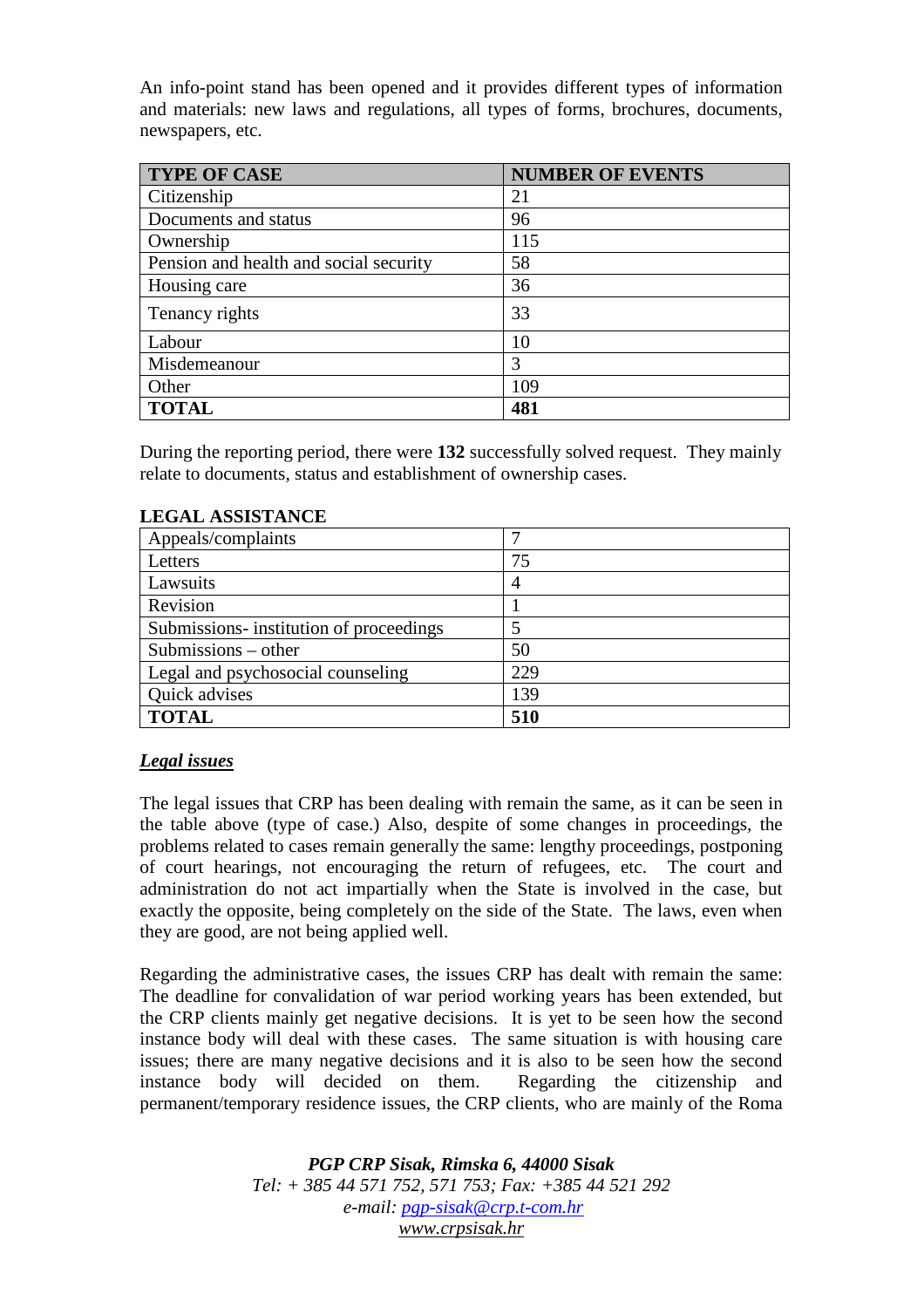and Bosnian origin, mainly get negative decision at all instances. It is to be seen how the Constitutional court will be deciding on these cases. For example, there are two Roma cases pending before the Constitutional court, as they have been negatively decided at all lower instances, based on the fact that they do not know the Croatian letter and language, though they are only illiterate.

The CRP clients that need to solve their problems through court procedures are with the Law on Free Legal Aid put in a very difficult situation. Namely, the court cases regarding the ownership that come under the Law are extremely limited. None of CRP clients has been granted free legal aid in ownership cases. E.g. the client N.O. (CRP case no. 9751) has been sued, as an heiress after her late father, for payment of debt of the father. She is one of the heirs and she had nothing to do with the debt. The court procedure goes in direction that the debt will be paid by selling of the client's house, while there are other heirs, who are responsible for the debt, but their property has not been established. The court procedure is ongoing. The client has been rejected free legal aid, based on the fact that the court procedure was about the payment and not the ownership. However, if the client would not have a proper representation before the court, she might loose the house, which is her home and she could become a social welfare case. CRP filed an appeal to the negative decision on free legal aid. Besides, to appeal to the County office for free legal aid, it is necessary to pay administrative fee in the amount of HRK 50,00. Therefore, to receive free legal aid, the clients need free legal aid and to pay fees.

Also, the County office for free legal aid considers cases related to ownership to be of existential nature only if the clients can prove the ownership and if it is of regulated size. Namely, if the client is not owner of property, he/she can not have any procedure about it. However, CRP would like to point out that many of the CRP cases are about establishment of ownership, mainly due to the well known fact that the land registry in Croatia is not in order, as it was not important to register changes regarding the ownership in former Yugoslavia.

It is even more difficult to receive free legal aid from the State in ownership related case if the opposite party is the State or local administration. For example, the clients S. and M.N. (CRP case no. 1186) are of the Roma ethnicity and are trying to establish ownership over their house. The house was built on the town owned land, which was given by the Town to the clients, but the ownership was never regulated. The clients built the house over 30 years ago. They fled Croatia in 1991 and returned in 2000, when they found out that their house was occupied. They filed a lawsuit against the occupant, but they lost the case because, among other things, they could not prove their ownership. They filed a lawsuit for establishment of ownership against the Town. Both cases are ongoing, but the clients cannot get free legal aid, as they cannot prove ownership and they are suing the local authorities.

#### *Other activities*

On 19 March, the European Commission Delegation in Zagreb and the Norwegian Embassy representatives visited the CRP's project "Citizens' Centre in Glina". The meeting was held in the Citizens' centre premises, which CRP Sisak shared with the Disabled persons NGO. The meeting was attended by the Glina authorities

> *PGP CRP Sisak, Rimska 6, 44000 Sisak Tel: + 385 44 571 752, 571 753; Fax: +385 44 521 292 e-mail: pgp-sisak@crp.t-com.hr www.crpsisak.hr*